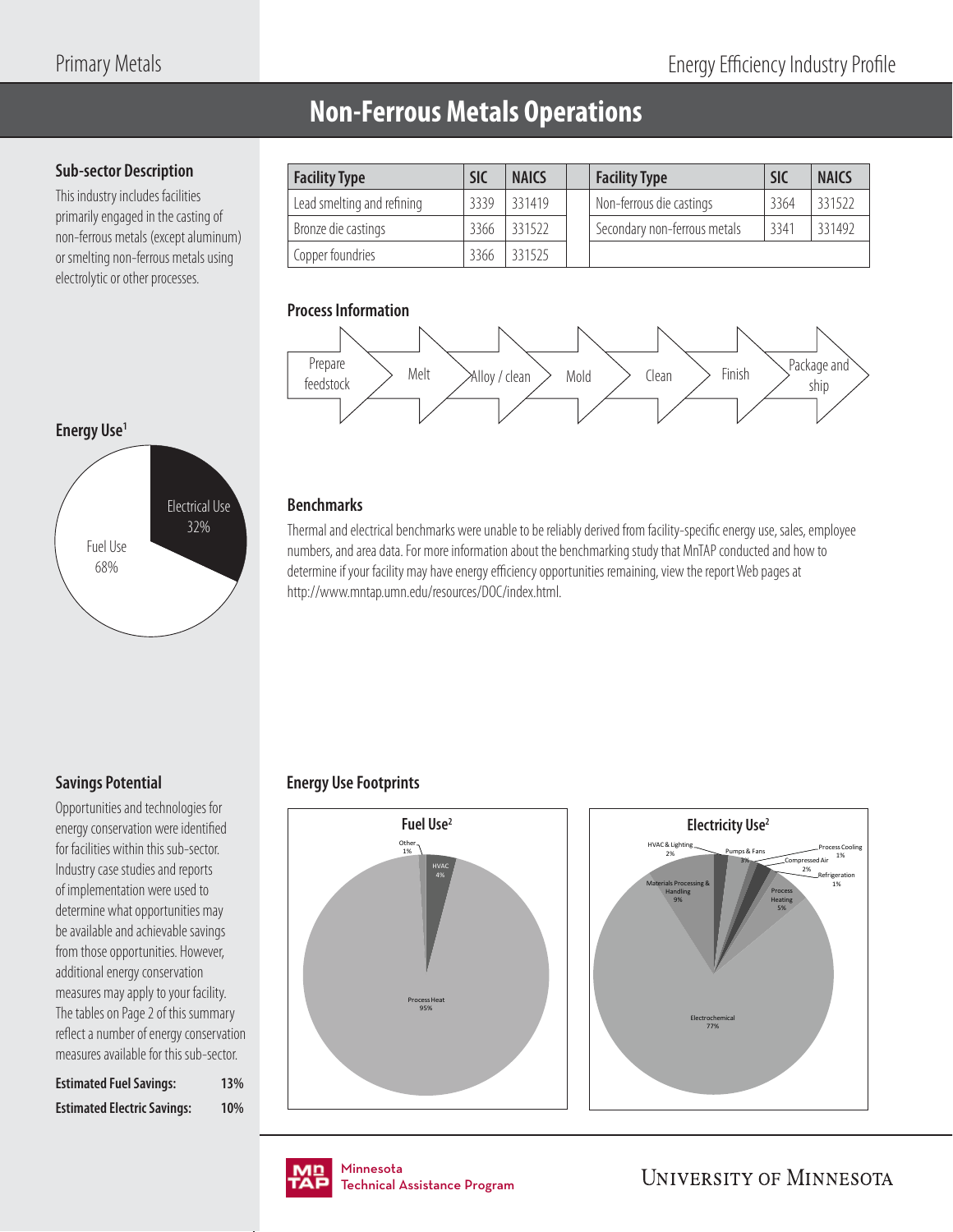| <b>Improvement / Opportunity</b>                                                                   | <b>Estimated</b><br>Payback | <b>Reported</b><br><b>Savings</b> | <b>Overall</b><br><b>Savings</b> |
|----------------------------------------------------------------------------------------------------|-----------------------------|-----------------------------------|----------------------------------|
| <b>Furnace Optimization</b>                                                                        |                             |                                   |                                  |
| Isothermal melting technology using immersion heaters in a series of melting bays <sup>3</sup>     |                             | 60-65%                            |                                  |
| Reverberatory furnace improvements <sup>4</sup> (oxy-fuel staged combustion, and new refractories) |                             | 25%                               |                                  |
| Stack or tower melting furnaces <sup>5</sup>                                                       |                             | 47%                               |                                  |
| Use waste heat from hot combustion gases to preheat combustion air                                 |                             | 2.5%                              |                                  |
| Use waste heat to produce steam to drive a steam turbine generator                                 |                             | 7.4%                              |                                  |
| Adjust burners for efficient operations                                                            |                             | 3.7%                              |                                  |
| Replace fossil fuel equipment with electrical equipment <sup>6</sup>                               |                             | 5.9%                              |                                  |
| <b>TOTAL FUEL SAVINGS ESTIMATE</b>                                                                 |                             |                                   | 13%                              |

### **Electric Savings Estimate and Opportunities**

| <b>Improvement / Opportunity</b>                                                                                    | <b>Estimated</b><br>Payback | <b>Reported</b><br><b>Savings</b> | <b>Overall</b><br><b>Savings</b> |
|---------------------------------------------------------------------------------------------------------------------|-----------------------------|-----------------------------------|----------------------------------|
| Process Improvements and Optimization                                                                               |                             |                                   |                                  |
| Reduce compressed air pressure to minimum required                                                                  | $<$ 1 year                  | 0.3%                              |                                  |
| Compressor - upgrade controls, install common header, reduce pressure, eliminate uses, close lines, eliminate leaks | $<$ 1 year                  | 3.9%                              |                                  |
| Eliminate leaks in inert gas and compressed air lines/valves                                                        | $<$ 1 year                  | 1.5%                              |                                  |
| Utilize energy-efficient belts and other improved mechanisms                                                        | $<$ 1 year                  | $0.3\%$                           |                                  |
| <b>Facility Improvements</b>                                                                                        |                             |                                   |                                  |
| Utilize daylight whenever possible in lieu of artificial light                                                      | $<$ 1 year                  | 0.6%                              |                                  |
| Install occupancy sensors                                                                                           | 1 year                      | 1.0%                              |                                  |
| Utilize higher efficiency lamps and/or ballasts                                                                     | $<$ 1 year                  | 4.4%                              |                                  |
| Facility HVAC improvements, install vinyl strip, air curtains, etc, insulate glazing, walls, ceilings, and roof     | 1 year                      | 7.7%                              |                                  |
| Lighting improvements- turn off, occupancy sensors, lower fixtures, skylights, better efficiencies, etc.            | 1 year                      | 0.78%                             |                                  |
| Use more efficient light source                                                                                     | $<$ 1 year                  | 1.0%                              |                                  |
| <b>TOTAL ELECTRICAL SAVINGS ESTIMATE</b>                                                                            |                             |                                   | 10%                              |

### **References**

- IAC Industrial Assessments. DOE. http://iac.rutgers.edu/database/assessments.php
- 2 DOE Industrial Technologies Program Manufacturing energy and carbon footprints. http://www1.eere.energy. gov/industry/pdfs/aluminum\_footprint.pdf, Manufacturing Energy and Carbon Footprint Sector: Alumina and Aluminum (NAICS 3313), page 2. NOTE: This footprint identifies NAICS 3313 manufacturing processes which include alumina and primary processing and some extrusion processes otherwise seen in the non-ferrous subsector. However, it is reasonable approximation of the non-ferrous brass and bronze casting industry energy use for this sub-sector.
- 3 Various citations, http://www1.eere.energy.gov/industry/aluminum/pdfs/itm.pdf http://www.apogeetechinc. com/apogeeadvancedheating.htm, http://apps1.eere.energy.gov/industry/bestpractices/energymatters/articles. cfm/article\_id=271

DOE ITP, "Improving Energy Efficiency in Aluminum Melting" project fact sheet, July 2001.

<sup>5</sup> "Energy-Efficient Stack Melter for Aluminum Die Cast", NYSERDA, February 24, 2006, http://www.nyserda.org/ programs/industry/lexington\_die.asp. Also "High-Productivity Aluminum Melting... that offers High Quality, too" Foundry Management and Technology, December 13, 2007, www.foundrymag.com/classes/article/articledraw.aspx?HBC=frontpage&CID=77106.

<sup>6</sup> IAC, http://iac.rutgers.edu/database/findassessment.php?ID=UD0742

MnTAP is a non-regulatory program in the School of Public Health at the University of Minnesota and is funded by the Minnesota Pollution Control Agency. The University of Minnesota is an equal opportunity educator and empl © 2010 MnTAP. Reprint only with permission from MnTAP. Available in alternative formats upon request. Printed on recycled paper containing 100% post-consumer waste.

4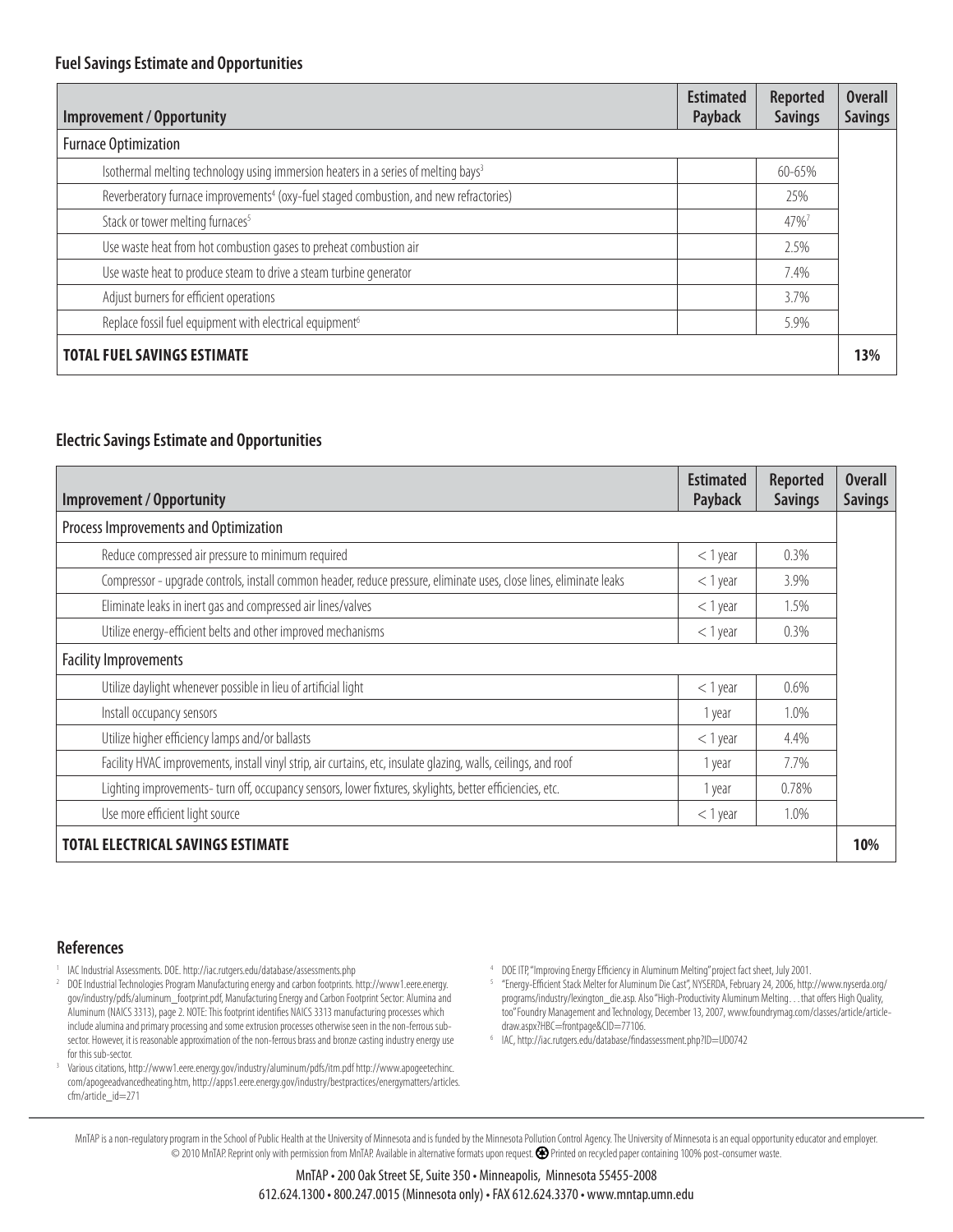# **Steel Products**

## **Sub-sector Description**

Facilities in this sub-sector are engaged in manufacturing steel investment castings or steel castings (noninvestment). Investment molds are formed by covering a wax shape with a refractory slurry. After the refractory slurry hardens, the wax is melted, leaving a seamless mold. Investment molds provide highly detailed, consistent castings. Facilities in this industry purchase steel made in other facilities to manufacture products.

#### **Energy Use1**



## **Savings Potential**

Opportunities and technologies for energy conservation were identified for facilities within this sub-sector. Industry case studies and reports of implementation were used to determine what opportunities may be available and achievable savings from those opportunities. However, additional energy conservation measures may apply to your facility. The tables on Page 2 of this summary reflect a number of energy conservation measures available for this sub-sector.

| <b>Estimated Fuel Savings:</b>     | 20% |
|------------------------------------|-----|
| <b>Estimated Electric Savings:</b> | 15% |

| <b>Facility Type</b>       | <b>SIC</b> | <b>NAICS</b> | <b>Facility Type</b> | <b>SIC</b> | <b>NAICS</b> |
|----------------------------|------------|--------------|----------------------|------------|--------------|
| Steel investment foundries | 3324       | 331512       | Steel foundries      |            |              |

#### **Process Information**



## **Benchmarks**

Thermal and electrical benchmarks were unable to be reliably derived from facility-specific energy use, sales, employee numbers, and area data. For more information about the benchmarking study that MnTAP conducted and how to determine if your facility may have energy efficiency opportunities remaining, view the report Web pages at http://www.mntap.umn.edu/resources/DOC/index.html.

## **Energy Use Footprints**







nmesota<br>:chnical Assis Technical Assistance Program Technical Assistance Program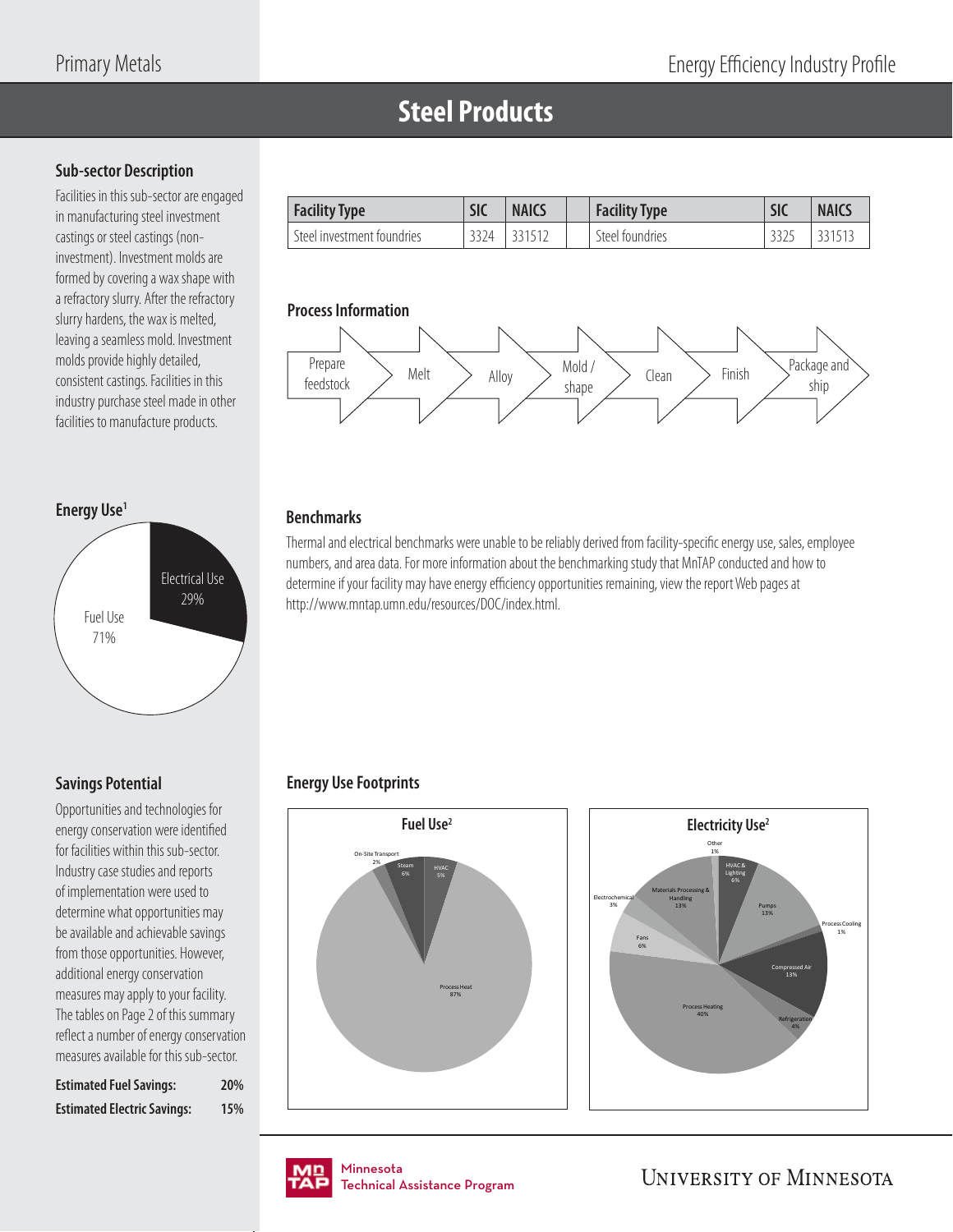| <b>Improvement / Opportunity</b>                                                      | <b>Estimated</b><br>Payback | <b>Reported</b><br><b>Savings</b> | <b>Overall</b><br><b>Savings</b> |
|---------------------------------------------------------------------------------------|-----------------------------|-----------------------------------|----------------------------------|
| <b>Fired Heater Optimization</b>                                                      |                             |                                   |                                  |
| Near net shape/strip casting <sup>3</sup>                                             | $<$ 1 year                  | 90%                               |                                  |
| Analyze flue gas for proper air/fuel ratio <sup>4</sup>                               | $<$ 1 year                  | 27%                               |                                  |
| Use waste heat from hot flue gases to preheat combustion air <sup>5,6</sup>           | 1-2 years                   | 18-21%                            |                                  |
| Preheat combustion air with waste heat <sup>7</sup>                                   | $<$ 1 year                  | 11%                               |                                  |
| Use heat in flue gases to preheat products or materials, including scrap <sup>8</sup> | 1-2 years                   | 11%                               |                                  |
| Improve combustion control capability <sup>9</sup>                                    | 2-3 years                   | 17%                               |                                  |
| Recover waste heat from equipment <sup>10</sup>                                       | $<$ 1 year                  | 17%                               |                                  |
| <b>TOTAL FUEL SAVINGS ESTIMATE</b>                                                    |                             |                                   | 20%                              |

### **Electric Savings Estimate and Opportunities**

| Improvement / Opportunity                                                                                           | <b>Estimated</b><br>Payback | Reported<br><b>Savings</b> | <b>Overall</b><br><b>Savings</b> |
|---------------------------------------------------------------------------------------------------------------------|-----------------------------|----------------------------|----------------------------------|
| Process Improvements and Optimization                                                                               |                             |                            |                                  |
| Existing furnace optimization - maintenance and repair of refractory and closures, heat recovery where appropriate  |                             | 15.4%                      |                                  |
| Compressor - upgrade controls, install common header, reduce pressure, eliminate uses, close lines, eliminate leaks |                             | 1.5%                       |                                  |
| Turn off furnace cooling tower fans and pumps after furnace has cooled                                              |                             | 6.4%                       |                                  |
| Turn off shakeout dust collector when not in use                                                                    |                             | 5.8%                       |                                  |
| <b>TOTAL ELECTRICAL SAVINGS ESTIMATE</b>                                                                            |                             |                            | 15%                              |

#### **References**

- 1 IAC Industrial Assessments. DOE. http://iac.rutgers.edu/database/assessments.php
- 2 DOE Industrial Technologies Program Manufacturing Energy and Carbon Footprints, http://www1.eere.energy. gov/industry/pdfs/steel\_footprint.pdf, Sector: iron and steel (NAICS 3311, 3312), page 2.
- 3 LBNL Energy Analysis Department, "Emerging Energy-Efficient Technologies in Industry: Case Studies of Selected Technologies", May 2004, http://ies.lbl.gov/iespubs/54828.pdf, pages 4-9. 4
- http://iac.rutgers.edu/database/fi ndassessment.php?ID=UM0326
- <sup>5</sup> http://iac.rutgers.edu/database/findassessment.php?ID=UM0189
- <sup>6</sup> http://iac.rutgers.edu/database/findassessment.php?ID=UA0027
- <sup>7</sup> http://iac.rutgers.edu/database/findassessment.php?ID=MS0191
- <sup>8</sup> http://iac.rutgers.edu/database/findassessment.php?ID=SD0280
- <sup>9</sup> http://iac.rutgers.edu/database/findassessment.php?ID=MA0538
- 10 http://iac.rutgers.edu/database/findassessment.php?ID=UM0330

MnTAP is a non-regulatory program in the School of Public Health at the University of Minnesota and is funded by the Minnesota Pollution Control Agency. The University of Minnesota is an equal opportunity educator and empl © 2010 MnTAP. Reprint only with permission from MnTAP. Available in alternative formats upon request. Printed on recycled paper containing 100% post-consumer waste.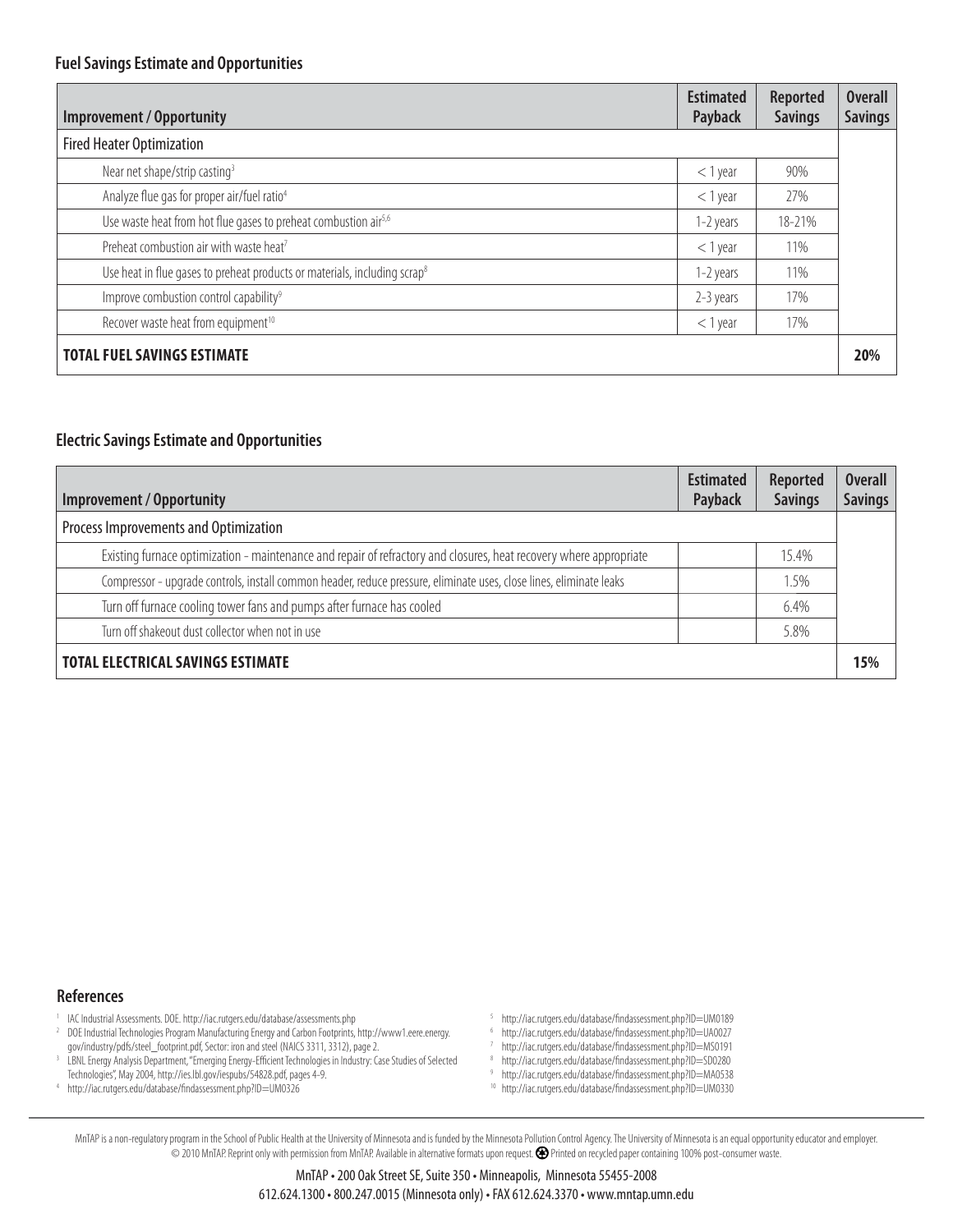## **Iron Operations**

## **Sub-sector Description**

Facilities in this sub-sector pour molten pig iron and iron scrap into molds to manufacture castings such as cast iron man-hole covers, cast iron pipe, or cast iron skillets. Facilities in this industry purchase iron made in other establishments.

| <b>Facility Type</b> | SIC | <b>NAICS</b> | <b>Facility Type</b>     | <b>SIC</b> | <b>NAICS</b> |
|----------------------|-----|--------------|--------------------------|------------|--------------|
| Grey iron castings   |     | 33151        | Malleable iron foundries |            | 33151        |

## **Process Information**



## **Benchmarks**

Thermal and electrical benchmarks were unable to be reliably derived from facility-specific energy use, sales, employee numbers, and area data. For more information about the benchmarking study that MnTAP conducted and how to determine if your facility may have energy efficiency opportunities remaining, view the report Web pages at http://www.mntap.umn.edu/resources/DOC/index.html.

## **Energy Use Footprints**





# Fuel Use 50% Electrical Use 50%

**Energy Use1**

## **Savings Potential**

Opportunities and technologies for energy conservation were identified for facilities within this sub-sector. Industry case studies and reports of implementation were used to determine what opportunities may be available and achievable savings from those opportunities. However, additional energy conservation measures may apply to your facility. The tables on Page 2 of this summary reflect a number of energy conservation measures available for this sub-sector.

| <b>Estimated Fuel Savings:</b>     | 17% |
|------------------------------------|-----|
| <b>Estimated Electric Savings:</b> | 20% |

Minnesota Minnesota Technical Assistance Program Technical Assistance Program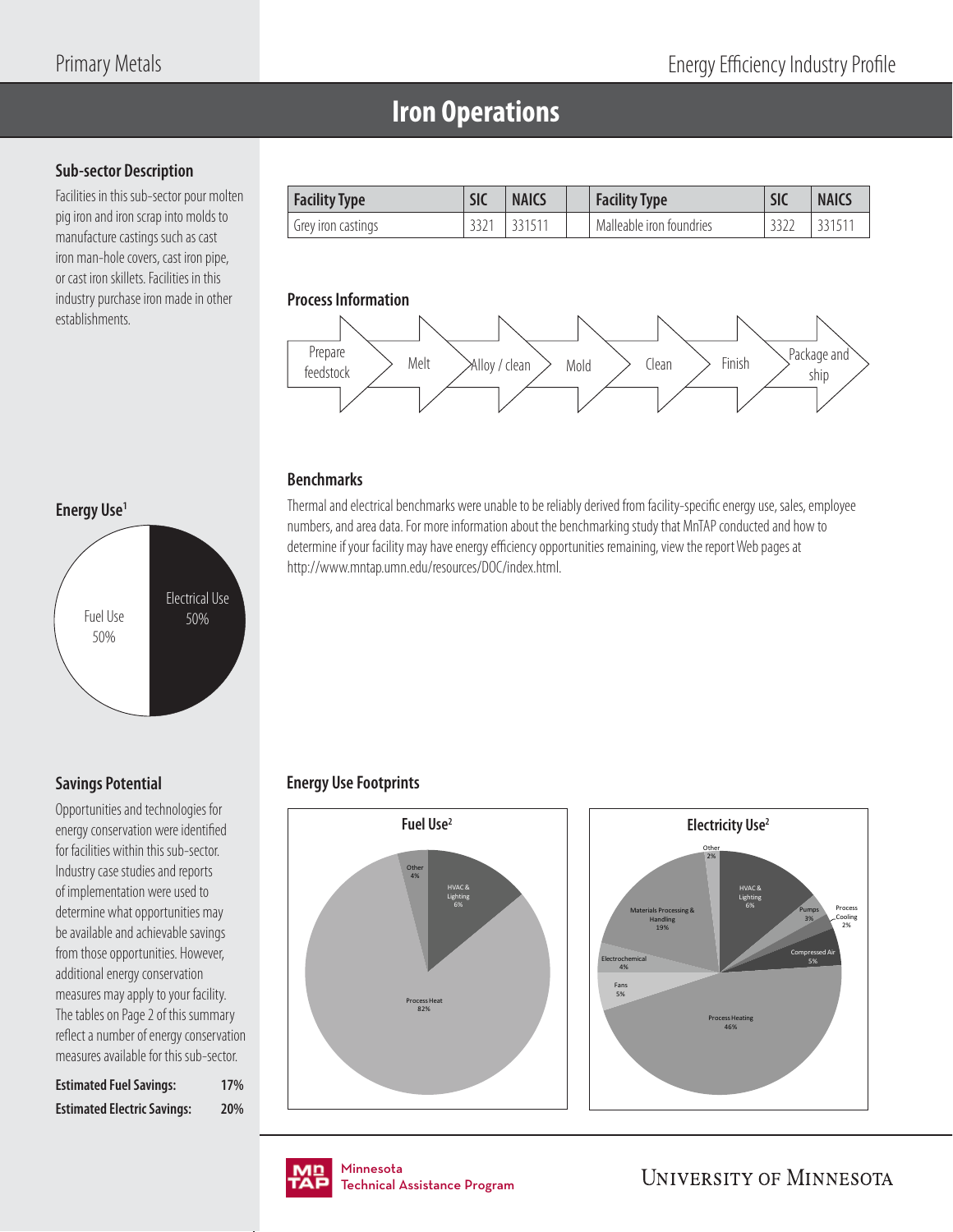| Improvement / Opportunity                                                                         | <b>Estimated</b><br>Payback | <b>Reported</b><br><b>Savings</b> | <b>Overall</b><br><b>Savings</b> |
|---------------------------------------------------------------------------------------------------|-----------------------------|-----------------------------------|----------------------------------|
| <b>Fired Heater Optimization</b>                                                                  |                             |                                   |                                  |
| Air-to-air heat exchanger for preheating combustion gas for metal charge heating <sup>3</sup>     | 3-5 years                   | Unknown                           |                                  |
| Relocate equipment to more efficient location <sup>4</sup>                                        | $<$ 1 year                  | 14%                               |                                  |
| Improve combustion control capability <sup>4</sup>                                                | $<$ 1 year                  | 14%                               |                                  |
| Adjust burners for efficient operation <sup>5</sup>                                               | $<$ 1 year                  | 21%                               |                                  |
| Use waste heat from hot flue gases to preheat combustion air <sup>6</sup>                         | $<$ 1 year                  | 36%                               |                                  |
| Recover waste heat from equipment <sup>7</sup>                                                    | $<$ 1 year                  | 20%                               |                                  |
| Use waste heat from flue gases to heat space conditioning air and cover open vessels <sup>8</sup> | 2 years                     | 30%                               |                                  |
| Use heat in flue gases to preheat products or materials (like scrap) <sup>8</sup>                 |                             |                                   |                                  |
| <b>TOTAL FUEL SAVINGS ESTIMATE</b>                                                                |                             |                                   | 17%                              |

### **Electric Savings Estimate and Opportunities**

| <b>Improvement / Opportunity</b>                                                                  | <b>Estimated</b><br>Payback | <b>Reported</b><br><b>Savings</b> | <b>Overall</b><br><b>Savings</b> |
|---------------------------------------------------------------------------------------------------|-----------------------------|-----------------------------------|----------------------------------|
| Process Improvements and Optimization                                                             |                             |                                   |                                  |
| Insulate bare equipment                                                                           | $<$ 1 year                  | 1.2%                              |                                  |
| Increase insulation thickness                                                                     | $<$ 1 year                  | 0.9%                              |                                  |
| Utilize energy-efficient belts and other improved mechanisms                                      | $<$ 1 year                  | 0.3%                              |                                  |
| Use most efficient type of electric motors                                                        | 3 years                     | 1.1%                              |                                  |
| Use multiple speed motors or ASD for variable pump, blower and compressor loads                   | 3 years                     | 2.2%                              |                                  |
| Use ASD to replace motor-generator set, throttling system, or mechanical drives                   | 1 year                      | $0.3 - 0.9%$                      |                                  |
| Install compressor air intakes in coolest locations                                               | $<$ 1 year                  | 1.0%                              |                                  |
| Upgrade controls on compressors                                                                   | $<$ 1 year                  | 3.2%                              |                                  |
| Use / purchase optimum sized compressor                                                           | $<$ 1 year                  | 2.3%                              |                                  |
| Reduce the pressure of compressed air to the minimum required                                     | $<$ 1 year                  | 1.0%                              |                                  |
| Eliminate or reduce compressed air used for cooling, agitating liquids, moving product, or drying | $<$ 1 year                  | 3.7%                              |                                  |
| Eliminate leaks in inert gas and compressed air lines/ valves                                     | $<$ 1 year                  | 2.2%                              |                                  |
| Use synthetic lubricant                                                                           | $<$ 1 year                  | 2.0%                              |                                  |
| Turn off equipment when not in use                                                                | $<$ 1 year                  | 2.0%                              |                                  |
| <b>Facility Improvements</b>                                                                      |                             |                                   |                                  |
| Install occupancy sensors                                                                         | 1 year                      | 0.8%                              |                                  |
| Utilize higher efficiency lamps and/or ballasts                                                   | 3 years                     | 0.8%                              |                                  |
| Use more efficient light source                                                                   | 1-2 years                   | 1.7%                              |                                  |
| <b>TOTAL ELECTRICAL SAVINGS ESTIMATE</b>                                                          |                             |                                   | 20%                              |

#### **References**

1 IAC Industrial Assessments. DOE. http://iac.rutgers.edu/database/assessments.php

<sup>2</sup> DOE Industrial Technologies Program Manufacturing Energy and Carbon Footprints http://www1.eere.energy. gov/industry/pdfs/foundries\_footprint.pdf, Manufacturing Energy and Carbon Footprint Sector: Foundries (NA-ICS 3315), page 2.

<sup>3</sup> Focus on Energy case study, "Heat Recovery System Boosts Product Output, Reduces Energy Costs for Primary Metals Business, http://www.focusonenergy.com/fi les/Document\_Management\_System/Business\_

Programs/B\_GI\_MKCS\_MotorCastings.pdf.

4 http://iac.rutgers.edu/database/fi ndassessment.php?ID=IA0428

<sup>5</sup> http://iac.rutgers.edu/database/findassessment.php?ID=MI0016

<sup>6</sup> http://iac.rutgers.edu/database/findassessment.php?ID=UA0025

<sup>7</sup> http://iac.rutgers.edu/database/findassessment.php?ID=IA0432

<sup>8</sup> http://iac.rutgers.edu/database/findassessment.php?ID=ND0346

MnTAP is a non-regulatory program in the School of Public Health at the University of Minnesota and is funded by the Minnesota Pollution Control Agency. The University of Minnesota is an equal opportunity educator and empl © 2010 MnTAP. Reprint only with permission from MnTAP. Available in alternative formats upon request. Printed on recycled paper containing 100% post-consumer waste.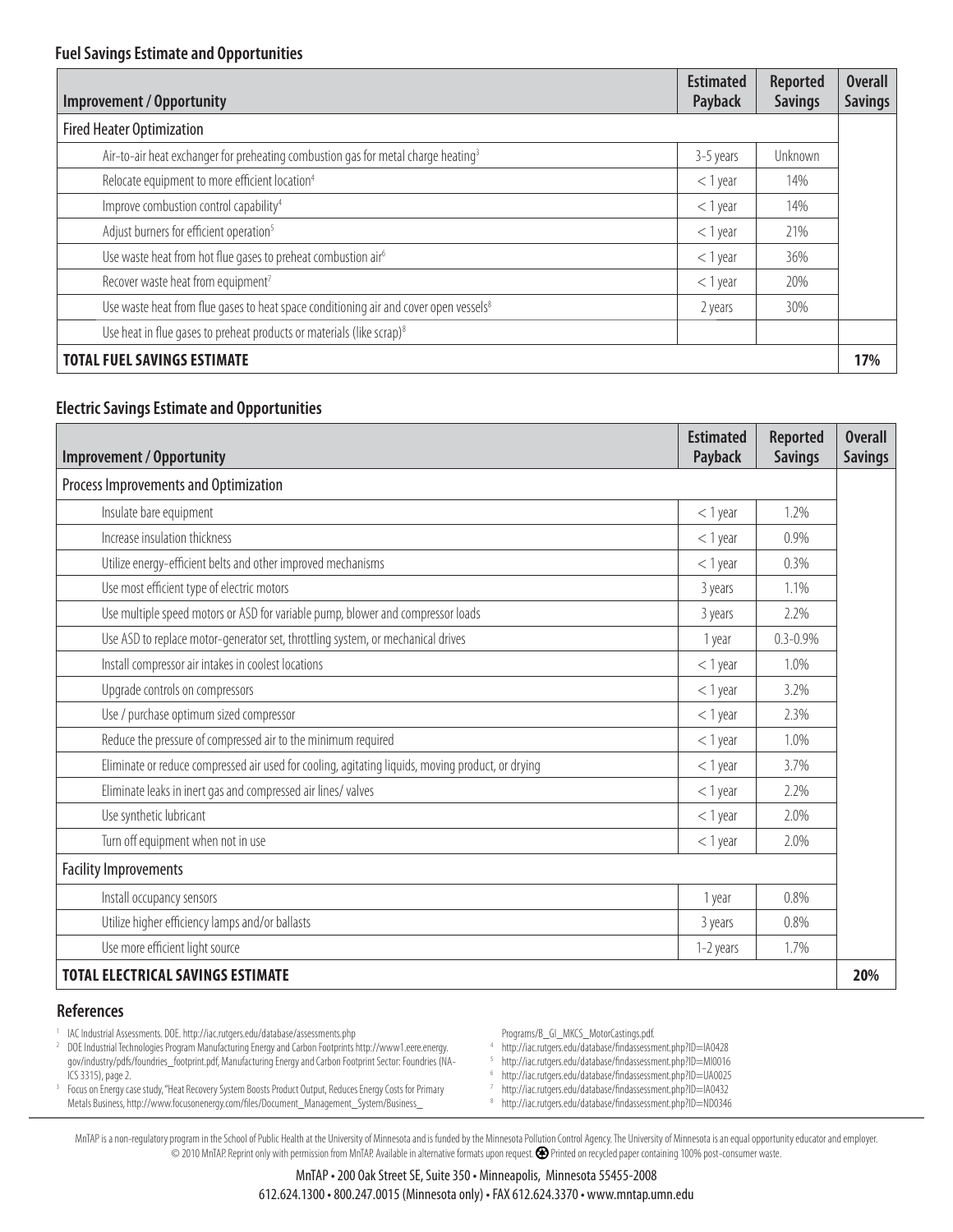# **Aluminum Operations**

## **Sub-sector Description**

This sub-sector includes facilities that handle aluminum in a variety of ways: refining, recovering aluminum from scrap or dross, alloying purchased aluminum, manufacturing aluminum primary forms, or producing products from aluminum through casting processes.



## **Savings Potential**

Opportunities and technologies for energy conservation were identified for facilities within this sub-sector. Industry case studies and reports of implementation were used to determine what opportunities may be available and achievable savings from those opportunities. However, additional energy conservation measures may apply to your facility. The tables on Page 2 of this summary reflect a number of energy conservation measures available for this sub-sector.

| <b>Estimated Fuel Savings:</b>     | 14% |
|------------------------------------|-----|
| <b>Estimated Electric Savings:</b> | 19% |

| <b>Facility Type</b>          | <b>SIC</b> | <b>NAICS</b> | <b>Facility Type</b> | <b>SIC</b> | <b>NAICS</b> |
|-------------------------------|------------|--------------|----------------------|------------|--------------|
| Aluminum foundries            | 3365       | 331524       | Aluminum die casting | 3363       | 331521       |
| Aluminum smelting (secondary) | 3341       | 331314       | Primary aluminum     | 3334       | 331312       |

#### **Process Information**



## **Benchmarks**

The following thermal and/or electrical benchmarks were derived from facility-specific energy use, employee numbers, and area data for the facilities that MnTAP analyzed. These benchmarks can be used to predict how efficient your facility is in comparison to peer facilities. If your facility's energy use is less efficient than your peers, there may be energy conservation opportunities available. The benchmarks included have been tested for reliability; however, they should be used with some caution. For more information on the benchmarking study including how to use the benchmarks, view the report Web pages at http://www.mntap.umn.edu/resources/DOC/index.html.

|                    | <b>Most efficient</b><br>25% | More efficient<br>25% | Less efficient<br>25% | Least efficient<br>25% |
|--------------------|------------------------------|-----------------------|-----------------------|------------------------|
| kWh/employee       | < 20.734                     | $20,734 - 32,105$     | $32,105 - 49,713$     | >49.713                |
| therms/square feet | < 4.80                       | $4.80 - 7.17$         | $7.17 - 10.71$        | >10.71                 |
| therms/employee    | < 2.615                      | $2,615 - 3,445$       | $3,445 - 4,537$       | >4,537                 |

## **Energy Use Footprints**







nmesota<br>:chnical Assis Technical Assistance Program .<br>Tochnical / Technical Assistance Program